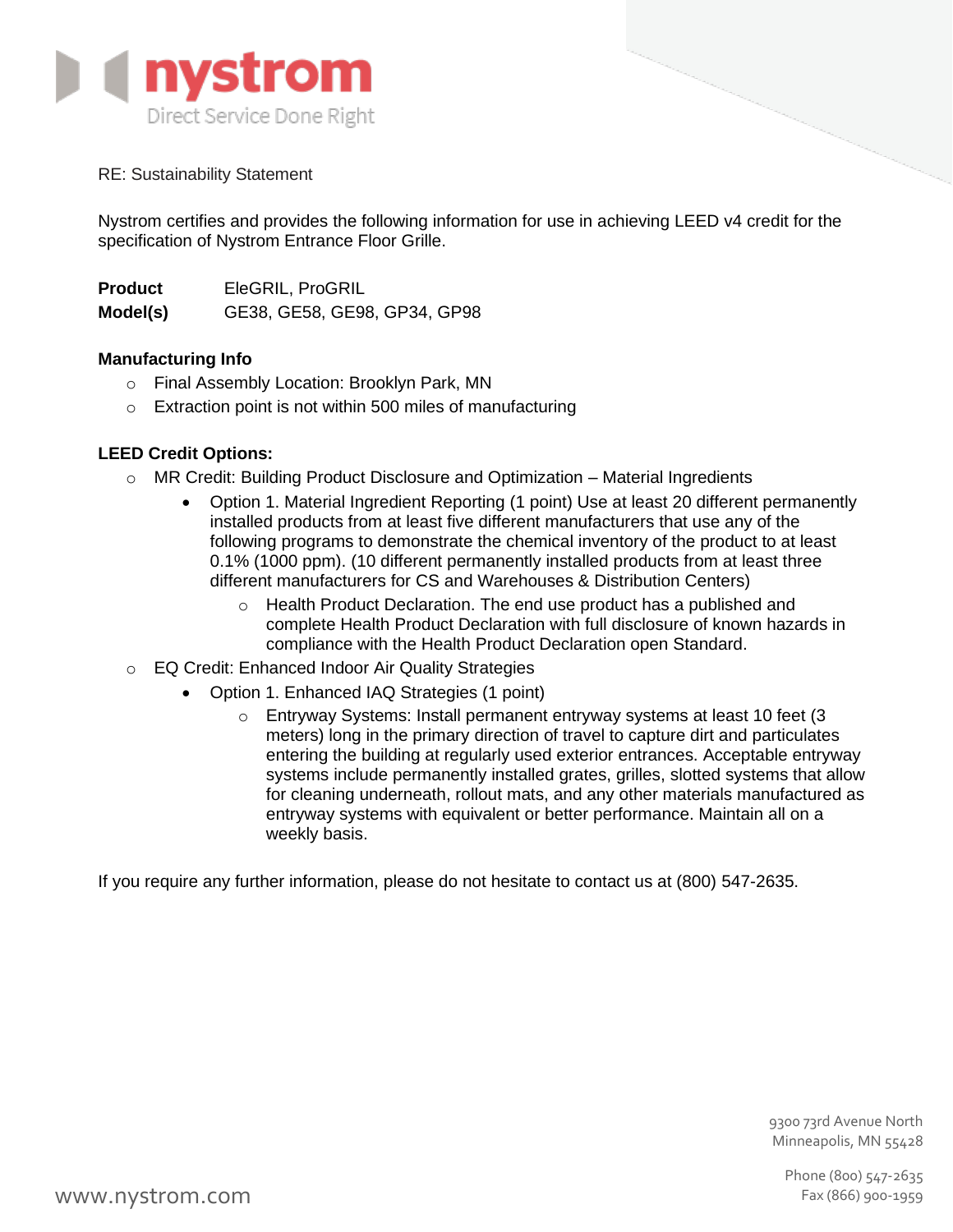# **Stainless Steel Entrance Grille by Nystrom**

# **Health Product Declaration v2.2** created via: HPDC Online Builder

## **HPD UNIQUE IDENTIFIER:** 28662

**CLASSIFICATION:** 12 48 16 Entrance Floor Grilles

**PRODUCT DESCRIPTION:** Nystrom's Stainless Steel Entrance Grilles provide an attractive entrance flooring system that will stop dirt, debris and particulates from entering your building. Ensure a safe entrance, significantly reduce maintenance cost and improve Indoor Environmental Quality (EQ) by stopping dirt from entering the building. This HPD covers Nystrom's eleGRIL (GE38/GE58/GE98) and proGRIL (GP34/GP98) products. Optional carpet inserts are included in Section 4: Accessories.

# **CONTENT INVENTORY**

- **Inventory Reporting Format** Nested Materials Method **C** Basic Method
- **Threshold Disclosed Per**
- **C** Material
- ⊙ Product

**Threshold Level** 100 ppm  $\degree$  1,000 ppm O Per GHS SDS Other

# **Residuals/Impurities Considered** Partially Considered  $\bigcirc$  Not Considered

**Explanation(s) provided for Residuals/Impurities?** Yes No

# **E** Section 1: Summary **Basic** Method **/** Product Threshold

| Characterized                                                                  | All Substances Above the Threshold Indicated Are:<br>∩ Yes Ex/SC ∩ Yes ∩ No |  |  |  |
|--------------------------------------------------------------------------------|-----------------------------------------------------------------------------|--|--|--|
| % weight and role provided for all substances.                                 |                                                                             |  |  |  |
| <b>Screened</b>                                                                | ∩ Yes Ex/SC ∩ Yes ∩ No                                                      |  |  |  |
| All substances screened using Priority Hazard Lists with<br>results disclosed. |                                                                             |  |  |  |
| <b>Identified</b>                                                              | ∩ Yes Ex/SC ∩ Yes ∩ No                                                      |  |  |  |
| and Identifier.                                                                | All substances disclosed by Name (Specific or Generic)                      |  |  |  |

### **CONTENT IN DESCENDING ORDER OF QUANTITY**

Summary of product contents and results from screening individual chemical substances against HPD Priority Hazard Lists and the GreenScreen for Safer Chemicals®. The HPD does not assess whether using or handling this product will expose individuals to its chemical substances or any health risk. Refer to Section 2 for further details.

**MATERIAL** | **SUBSTANCE** | *RESIDUAL OR IMPURITY* GREENSCREEN SCORE | HAZARD TYPE **STAINLESS STEEL ENTRANCE GRILLE [ STAINLESS STEEL** NoGS **]**

# **VOLATILE ORGANIC COMPOUND (VOC) CONTENT**

VOC Content data is not applicable for this product category.

Number of Greenscreen BM-4/BM3 contents ... 0

Contents highest concern GreenScreen Benchmark or List translator Score ... NoGS

Nanomaterial ... No

### **INVENTORY AND SCREENING NOTES:**

This Health Product Declaration (HPD) was completed in accordance with the HPD Standard version 2.1.1, and discloses hazards associated with all substances present at or above 1000 parts per million (ppm) in the finished product, along with the role and percent weight.

**CERTIFICATIONS AND COMPLIANCE** *See Section 3 for additional listings.*

VOC emissions: Inherently non-emitting source per LEED®

### **CONSISTENCY WITH OTHER PROGRAMS**

Pre-checked for LEED v4 Material Ingredients Option 1 and Option 2

Third Party Verified? Yes ⊙ No

PREPARER: Self-Prepared VERIFIER: VERIFICATION #:

SCREENING DATE: 2022-06-09 PUBLISHED DATE: 2022-06-09 EXPIRY DATE: 2025-06-09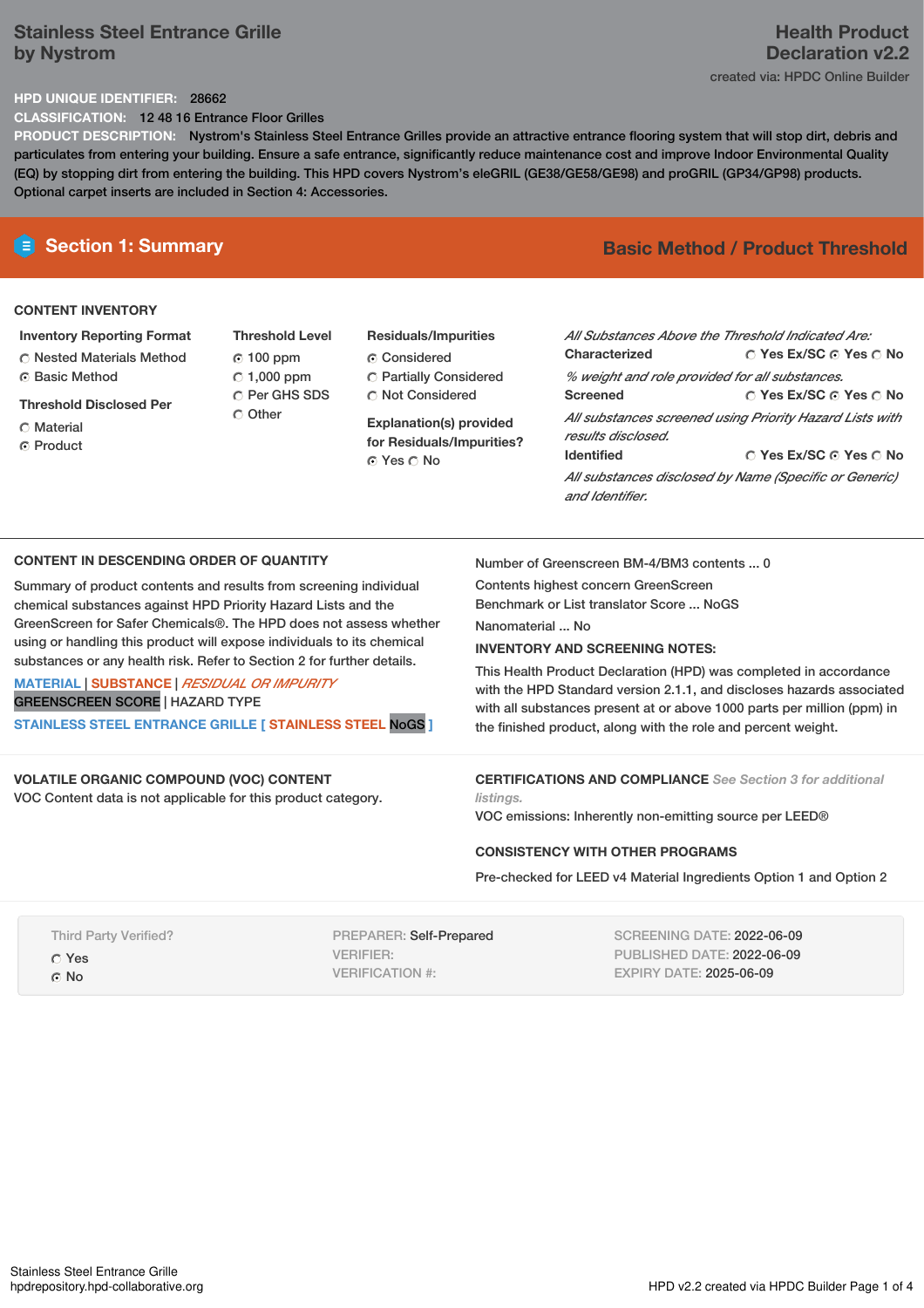This section lists contents in a product based on specific threshold(s) and reports detailed health information including hazards. This HPD uses the *inventory method indicated above, which is one of three possible methods:*

*Basic Inventory method with Product-level threshold.*

 $\mathbf{u}$ 

- *Nested Material Inventory method with Product-level threshold*
- *Nested Material Inventory method with individual Material-level thresholds*

Definitions and requirements for the three inventory methods and requirements for each data field can be found in the HPD Open Standard version *2.2, available on the HPDC website at: [www.hpd-collaborative.org/hpd-2-2-standard](https://www.hpd-collaborative.org/hpd-2-2-standard)*

| RESIDUALS AND IMPURITIES CONSIDERED: Yes<br>RESIDUALS AND IMPURITIES NOTES: Residuals and Impurities were considered by following the suggestions of Emerging Best Practices. |          |                                                                                                                    |                                                                                                                                                                                                                                                                                                           |
|-------------------------------------------------------------------------------------------------------------------------------------------------------------------------------|----------|--------------------------------------------------------------------------------------------------------------------|-----------------------------------------------------------------------------------------------------------------------------------------------------------------------------------------------------------------------------------------------------------------------------------------------------------|
|                                                                                                                                                                               |          |                                                                                                                    |                                                                                                                                                                                                                                                                                                           |
| 100% of this product consists of metal alloys, for which Pharos CML may consider the various alloying elements as "Known or Potential                                         |          |                                                                                                                    |                                                                                                                                                                                                                                                                                                           |
|                                                                                                                                                                               |          |                                                                                                                    |                                                                                                                                                                                                                                                                                                           |
|                                                                                                                                                                               |          |                                                                                                                    | ID: 12597-68-1                                                                                                                                                                                                                                                                                            |
|                                                                                                                                                                               |          |                                                                                                                    |                                                                                                                                                                                                                                                                                                           |
| <b>GS: NoGS</b>                                                                                                                                                               | NANO: No |                                                                                                                    | <b>SUBSTANCE ROLE: Alloy element</b>                                                                                                                                                                                                                                                                      |
| <b>AGENCY AND LIST TITLES</b>                                                                                                                                                 |          |                                                                                                                    |                                                                                                                                                                                                                                                                                                           |
|                                                                                                                                                                               |          |                                                                                                                    |                                                                                                                                                                                                                                                                                                           |
|                                                                                                                                                                               | RC: Both | listed by name, CASRN, percent by weight (as per supplier SDS), and relevant GreenScreen score.<br><b>WARNINGS</b> | Residuals". Therefore, these components have been included in the Substance Notes instead of as individual content entries. Components are<br>HAZARD SCREENING METHOD: Pharos Chemical and Materials Library HAZARD SCREENING DATE: 2022-06-09 17:03:43<br>No warnings found on HPD Priority Hazard Lists |

exceed the declared threshold: max 40% Nickel [7440-02-0; LT-1]; max 30% Chromium [7440-47-3; LT-P1]; max 15% Manganese [7439-96- 5; LT-P1]; max 5.0% Molybdenum [7439-98-7; LT-UNK]; max 5.0% Copper [7440-50-8; LT-UNK]; max 3.0% Silicon [7440-21-3; LT-UNK]; max 1.0% Aluminum [7429-90-5; LT-P1]; max 1.0% Cobalt [7440-48-4; LT-1]; max 1.0% Titanium [7440-32-6; LT-UNK].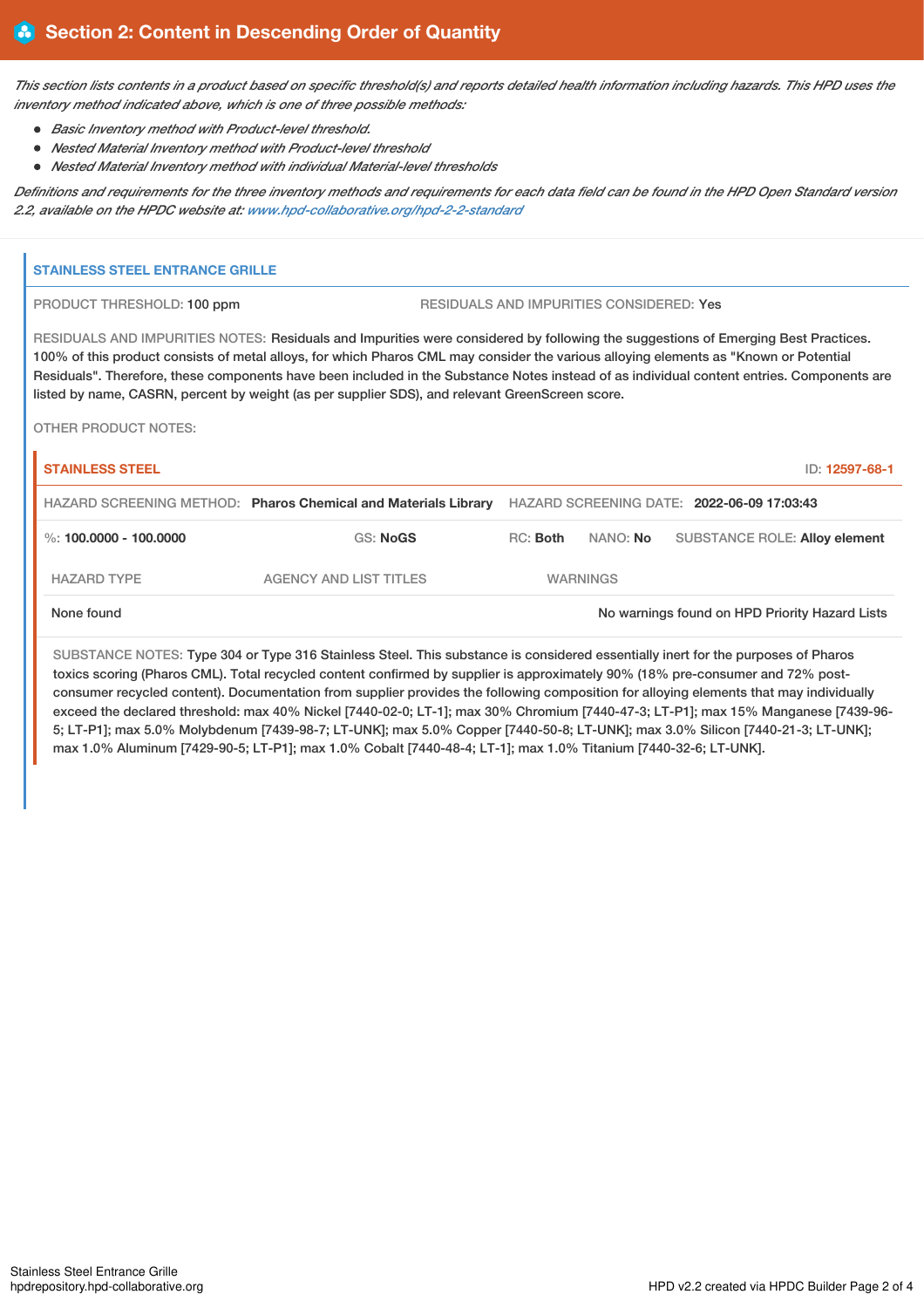This section lists applicable certification and standards compliance information for VOC emissions and VOC content. Other types of health or *environmental performance testing or certifications completed for the product may be provided.*

| <b>VOC EMISSIONS</b>                                          | Inherently non-emitting source per LEED® |                       |  |  |
|---------------------------------------------------------------|------------------------------------------|-----------------------|--|--|
| CERTIFYING PARTY: Self-declared<br>APPLICABLE FACILITIES: AII | ISSUE DATE: 2022-06- EXPIRY DATE:<br>09  | CERTIFIER OR LAB: N/A |  |  |
| <b>CERTIFICATE URL:</b>                                       |                                          |                       |  |  |

CERTIFICATION AND COMPLIANCE NOTES: This product qualifies as an inherently non-emitting source per LEED, as 100% of the product consists of stainless steel. As per LEED, "Products that are inherently nonemitting sources of VOCs (stone, ceramic, powder-coated metals, plated or anodized metal, glass, concrete, clay brick, and unfinished or untreated solid wood) are considered fully compliant without any VOC emissions testing if they do not include integral organic-based surface coatings, binders, or sealants."

# **Section 4: Accessories**

This section lists related products or materials that the manufacturer requires or recommends for installation (such as adhesives or fasteners), maintenance, cleaning, or operations. For information relating to the contents of these related products, refer to their applicable Health Product *Declarations, if available.*

**PREMIUM CARPET INSERT EXECUTE A RESIDENCE IN A REPORT OF HPD URL: No HPD available** 

CONDITION WHEN RECOMMENDED OR REQUIRED AND/OR OTHER NOTES: Please contact manufacturer for color options and more information.

**RUGGED SCRUB CARPET INSERT** HPD URL: **No HPD Available**

CONDITION WHEN RECOMMENDED OR REQUIRED AND/OR OTHER NOTES: Please contact manufacturer for color options and more information.

# **Section 5: General Notes**